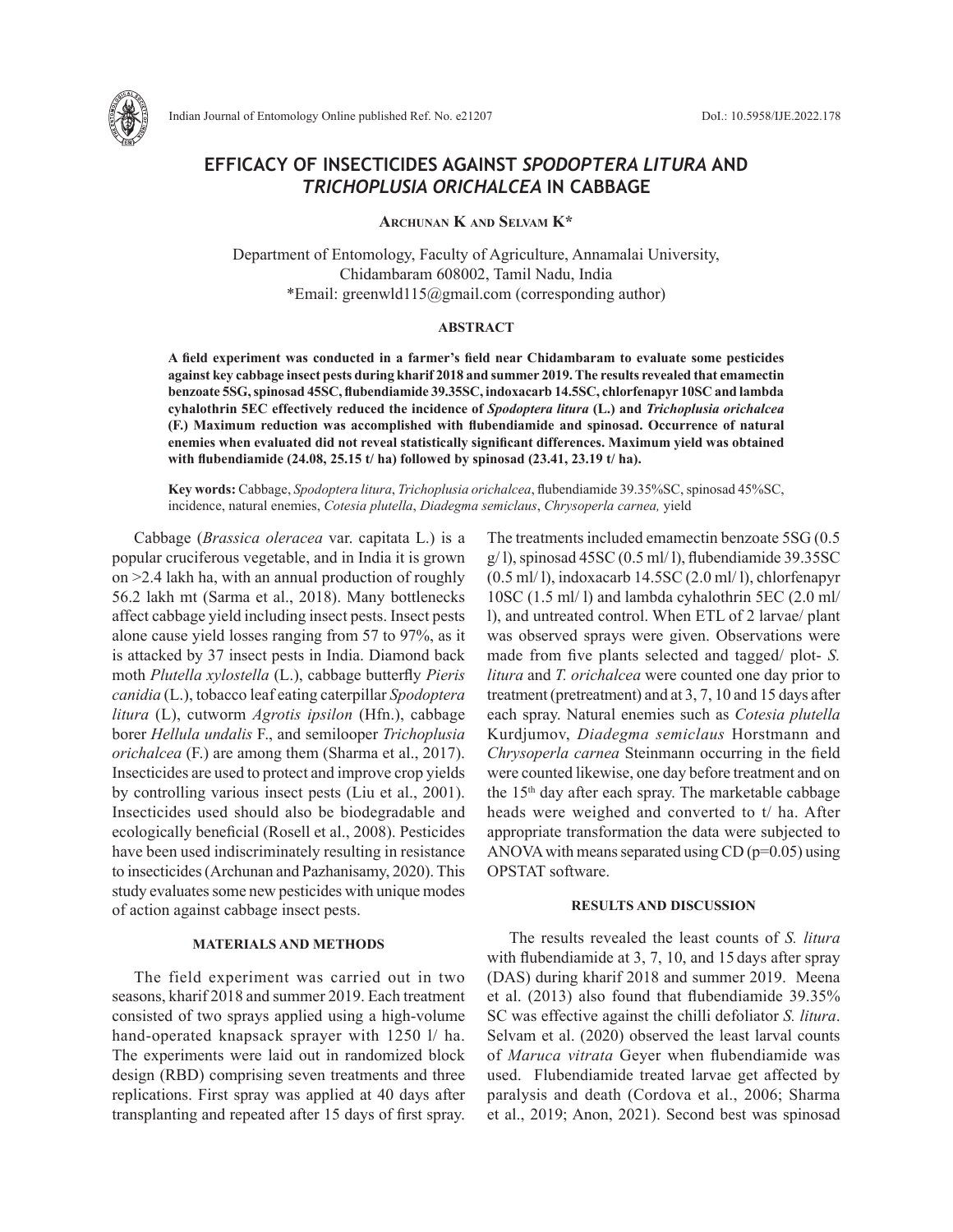| l                             |   |
|-------------------------------|---|
|                               |   |
| l                             |   |
|                               |   |
|                               |   |
|                               |   |
|                               |   |
|                               |   |
|                               |   |
|                               |   |
|                               |   |
|                               |   |
| $\overline{\phantom{a}}$      |   |
| i                             |   |
|                               |   |
| ہ<br>ہ                        |   |
|                               |   |
|                               |   |
| l                             |   |
|                               |   |
|                               |   |
|                               |   |
|                               |   |
|                               |   |
| $\frac{1}{2}$<br>ĺ            | j |
| ;                             |   |
|                               |   |
|                               |   |
|                               |   |
|                               |   |
| s<br>S                        |   |
|                               |   |
|                               |   |
|                               |   |
|                               |   |
|                               |   |
|                               |   |
|                               |   |
|                               |   |
|                               |   |
|                               |   |
|                               |   |
|                               |   |
|                               |   |
|                               |   |
|                               |   |
| Ę<br>l                        |   |
| $\sim$                        |   |
|                               |   |
| $\frac{1}{2}$                 |   |
|                               |   |
|                               |   |
|                               |   |
|                               |   |
|                               |   |
|                               |   |
|                               |   |
|                               |   |
|                               |   |
|                               |   |
|                               |   |
|                               |   |
|                               |   |
|                               | ) |
|                               |   |
|                               |   |
|                               |   |
|                               |   |
|                               |   |
|                               |   |
|                               |   |
|                               |   |
|                               |   |
|                               |   |
|                               |   |
|                               |   |
|                               |   |
|                               |   |
|                               |   |
|                               |   |
|                               |   |
| .<br>גורים                    |   |
|                               |   |
|                               |   |
| ξ                             |   |
| ŗ                             |   |
|                               |   |
|                               |   |
|                               |   |
|                               |   |
| l                             |   |
|                               |   |
| Ę<br>$\overline{a}$<br>Ę<br>í |   |

|                                                            | Dose  |                                |                  |                                                                                                                                                                                                                                                                             |                                                                                                                                                                                                                                                                                                                                                |          |                                                                                                                                                                                                                                                                         |                                              |                                                                                                                                                                                                                                                                                                                             |                 |                                                                                                                                                                                                                                                                                                               |                                                                                                                                                                                                                                                                                                                      |  |                                                                                                                                                                                                                                                                                                                                                                                                         |                                                                                                                                                                                                                                                                                                                                                                                                                        |                                                                                                                                                                                                                                                                                                               |                                                                                                                                                                                                                                                                                                                                       |               |
|------------------------------------------------------------|-------|--------------------------------|------------------|-----------------------------------------------------------------------------------------------------------------------------------------------------------------------------------------------------------------------------------------------------------------------------|------------------------------------------------------------------------------------------------------------------------------------------------------------------------------------------------------------------------------------------------------------------------------------------------------------------------------------------------|----------|-------------------------------------------------------------------------------------------------------------------------------------------------------------------------------------------------------------------------------------------------------------------------|----------------------------------------------|-----------------------------------------------------------------------------------------------------------------------------------------------------------------------------------------------------------------------------------------------------------------------------------------------------------------------------|-----------------|---------------------------------------------------------------------------------------------------------------------------------------------------------------------------------------------------------------------------------------------------------------------------------------------------------------|----------------------------------------------------------------------------------------------------------------------------------------------------------------------------------------------------------------------------------------------------------------------------------------------------------------------|--|---------------------------------------------------------------------------------------------------------------------------------------------------------------------------------------------------------------------------------------------------------------------------------------------------------------------------------------------------------------------------------------------------------|------------------------------------------------------------------------------------------------------------------------------------------------------------------------------------------------------------------------------------------------------------------------------------------------------------------------------------------------------------------------------------------------------------------------|---------------------------------------------------------------------------------------------------------------------------------------------------------------------------------------------------------------------------------------------------------------------------------------------------------------|---------------------------------------------------------------------------------------------------------------------------------------------------------------------------------------------------------------------------------------------------------------------------------------------------------------------------------------|---------------|
|                                                            | (801) | PTC                            |                  |                                                                                                                                                                                                                                                                             | No. of                                                                                                                                                                                                                                                                                                                                         | litura   | larvae                                                                                                                                                                                                                                                                  | plants                                       |                                                                                                                                                                                                                                                                                                                             | $rac{8}{20}$    | PTC                                                                                                                                                                                                                                                                                                           |                                                                                                                                                                                                                                                                                                                      |  |                                                                                                                                                                                                                                                                                                                                                                                                         | plants                                                                                                                                                                                                                                                                                                                                                                                                                 |                                                                                                                                                                                                                                                                                                               |                                                                                                                                                                                                                                                                                                                                       | $rac{8}{200}$ |
|                                                            | m1/l  |                                |                  | $1^{st}$ S <sub>I</sub>                                                                                                                                                                                                                                                     |                                                                                                                                                                                                                                                                                                                                                |          |                                                                                                                                                                                                                                                                         |                                              |                                                                                                                                                                                                                                                                                                                             |                 |                                                                                                                                                                                                                                                                                                               |                                                                                                                                                                                                                                                                                                                      |  |                                                                                                                                                                                                                                                                                                                                                                                                         |                                                                                                                                                                                                                                                                                                                                                                                                                        |                                                                                                                                                                                                                                                                                                               |                                                                                                                                                                                                                                                                                                                                       |               |
|                                                            |       |                                | DAS              | DAS                                                                                                                                                                                                                                                                         |                                                                                                                                                                                                                                                                                                                                                |          | $\begin{array}{r rrrr} 0.88 & 0.000 & 0.000 & 0.000 & 0.000 & 0.000 & 0.000 & 0.000 & 0.000 & 0.000 & 0.000 & 0.000 & 0.000 & 0.000 & 0.000 & 0.000 & 0.000 & 0.000 & 0.000 & 0.000 & 0.000 & 0.000 & 0.000 & 0.000 & 0.000 & 0.000 & 0.000 & 0.000 & 0.000 & 0.000 & $ |                                              | $\begin{array}{r} 15 \\ 208 \\ 1.77 \\ 0.80 \\ 0.31 \\ 0.31 \\ 0.33 \\ 0.43 \\ 0.54 \\ 0.53 \\ 0.54 \\ 0.53 \\ 0.54 \\ 0.55 \\ 0.56 \\ 0.57 \\ 0.58 \\ 0.59 \\ 0.59 \\ 0.59 \\ 0.59 \\ 0.59 \\ 0.59 \\ 0.59 \\ 0.59 \\ 0.59 \\ 0.59 \\ 0.59 \\ 0.59 \\ 0.59 \\ 0.59 \\ 0.59 \\ 0.59 \\ 0.59 \\ 0.59 \\ 0.59 \\$             |                 |                                                                                                                                                                                                                                                                                                               | $\begin{array}{r} 3.88 \\ 2.48 \\ 2.49 \\ 2.40 \\ 2.50 \\ 2.51 \\ 2.51 \\ 2.52 \\ 2.53 \\ 2.54 \\ 2.55 \\ 2.57 \\ 2.58 \\ 2.59 \\ 2.51 \\ 2.52 \\ 2.53 \\ 2.54 \\ 2.55 \\ 2.57 \\ 2.57 \\ 2.57 \\ 2.57 \\ 2.57 \\ 2.57 \\ 2.57 \\ 2.57 \\ 2.57 \\ 2.57 \\ 2.57 \\ 2.57 \\ 2.57 \\ 2.57 \\ 2.57 \\ 2.57 \\ 2.$        |  | $\begin{array}{r} 15 \overline{)148} \\ 14 \overline{)147} \\ 11 \overline{)157} \\ 11 \overline{)28} \\ 11 \overline{)37} \\ 11 \overline{)48} \\ 13 \overline{)48} \\ 14 \overline{)48} \\ 15 \overline{)48} \\ 15 \overline{)48} \\ 16 \overline{)57} \\ 17 \overline{)53} \\ 18 \overline{)48} \\ 17 \overline{)53} \\ 18 \overline{)53} \\ 19 \overline{)50} \\ 10 \overline{)50} \\ 10 \overline$ |                                                                                                                                                                                                                                                                                                                                                                                                                        | $\begin{array}{r} 1000\\ -0000\\ -0000\\ -0000\\ -0000\\ -0000\\ -0000\\ -0000\\ -0000\\ -0000\\ -0000\\ -0000\\ -0000\\ -0000\\ -0000\\ -0000\\ -0000\\ -0000\\ -0000\\ -0000\\ -0000\\ -0000\\ -0000\\ -0000\\ -0000\\ -0000\\ -0000\\ -0000\\ -0000\\ -0000\\ -0000\\ -0000\\ -0000\\ -0000\\ -0000\\ -00$ | $\begin{array}{r} 15 \\ 20 \\ 111 \\ -140 \\ 0.88 \\ 0.29 \\ 0.33 \\ 0.33 \\ 0.12 \\ 0.21 \\ -1.5 \\ 0.33 \\ -1.5 \\ 0.33 \\ -1.5 \\ 0.33 \\ -1.5 \\ 0.33 \\ -1.5 \\ 0.33 \\ -1.5 \\ 0.33 \\ -1.5 \\ 0.33 \\ -1.5 \\ 0.33 \\ -1.5 \\ 0.33 \\ -1.5 \\ 0.33 \\ -1.5 \\ 0.33 \\ -1.5 \\ 0.33 \\ -1.5 \\ 0.33 \\ -1.5 \\ 0.33 \\ -1.5 \\$ |               |
| Emamectin Benzoate 5%                                      | 0.5   | 7.01                           |                  |                                                                                                                                                                                                                                                                             |                                                                                                                                                                                                                                                                                                                                                |          |                                                                                                                                                                                                                                                                         |                                              |                                                                                                                                                                                                                                                                                                                             | 87.8            |                                                                                                                                                                                                                                                                                                               |                                                                                                                                                                                                                                                                                                                      |  |                                                                                                                                                                                                                                                                                                                                                                                                         |                                                                                                                                                                                                                                                                                                                                                                                                                        |                                                                                                                                                                                                                                                                                                               |                                                                                                                                                                                                                                                                                                                                       | 88.95         |
| SG                                                         |       | (2.83)                         | (1.59)           | (1.43)                                                                                                                                                                                                                                                                      |                                                                                                                                                                                                                                                                                                                                                |          |                                                                                                                                                                                                                                                                         |                                              |                                                                                                                                                                                                                                                                                                                             |                 |                                                                                                                                                                                                                                                                                                               |                                                                                                                                                                                                                                                                                                                      |  |                                                                                                                                                                                                                                                                                                                                                                                                         |                                                                                                                                                                                                                                                                                                                                                                                                                        |                                                                                                                                                                                                                                                                                                               |                                                                                                                                                                                                                                                                                                                                       |               |
| Spinosad 45% SC                                            | 0.5   | 7.28<br>(2.88)                 | (1.50)<br>1.24   | (1.24)<br>0.57                                                                                                                                                                                                                                                              |                                                                                                                                                                                                                                                                                                                                                |          |                                                                                                                                                                                                                                                                         |                                              |                                                                                                                                                                                                                                                                                                                             | $92.8^{\circ}$  | $\begin{array}{l} 5.18 \\ 5.78 \\ 7.89 \\ 8.98 \\ 7.89 \\ 7.89 \\ 8.99 \\ 7.89 \\ 7.89 \\ 7.89 \\ 7.89 \\ 7.89 \\ 7.89 \\ 7.89 \\ 7.89 \\ 7.89 \\ 7.89 \\ 7.89 \\ 7.89 \\ 7.89 \\ 7.89 \\ 7.89 \\ 7.89 \\ 7.89 \\ 7.89 \\ 7.89 \\ 7.89 \\ 7.89 \\ 7.89 \\ 7.89 \\ 7.89 \\ 7.89 \\ 7.89 \\ 7.89 \\ 7.89 \\ 7.$ |                                                                                                                                                                                                                                                                                                                      |  |                                                                                                                                                                                                                                                                                                                                                                                                         |                                                                                                                                                                                                                                                                                                                                                                                                                        |                                                                                                                                                                                                                                                                                                               |                                                                                                                                                                                                                                                                                                                                       | 92.92         |
| Flubendiamide 39.35% SC                                    | 65    | 7.70                           | 0.69             | 0.06                                                                                                                                                                                                                                                                        |                                                                                                                                                                                                                                                                                                                                                |          |                                                                                                                                                                                                                                                                         |                                              |                                                                                                                                                                                                                                                                                                                             | 96.68           |                                                                                                                                                                                                                                                                                                               |                                                                                                                                                                                                                                                                                                                      |  |                                                                                                                                                                                                                                                                                                                                                                                                         |                                                                                                                                                                                                                                                                                                                                                                                                                        |                                                                                                                                                                                                                                                                                                               |                                                                                                                                                                                                                                                                                                                                       | 95.20         |
|                                                            |       | (2.95)                         | (1.30)           | (1.03)                                                                                                                                                                                                                                                                      |                                                                                                                                                                                                                                                                                                                                                |          |                                                                                                                                                                                                                                                                         |                                              |                                                                                                                                                                                                                                                                                                                             |                 |                                                                                                                                                                                                                                                                                                               |                                                                                                                                                                                                                                                                                                                      |  |                                                                                                                                                                                                                                                                                                                                                                                                         |                                                                                                                                                                                                                                                                                                                                                                                                                        |                                                                                                                                                                                                                                                                                                               |                                                                                                                                                                                                                                                                                                                                       |               |
| Indoxacarb 14.5% SC                                        | 2.0   | $7.01$<br>(2.83)               | 3.34             | 3.17                                                                                                                                                                                                                                                                        |                                                                                                                                                                                                                                                                                                                                                |          |                                                                                                                                                                                                                                                                         |                                              |                                                                                                                                                                                                                                                                                                                             | 60.98           |                                                                                                                                                                                                                                                                                                               |                                                                                                                                                                                                                                                                                                                      |  |                                                                                                                                                                                                                                                                                                                                                                                                         |                                                                                                                                                                                                                                                                                                                                                                                                                        |                                                                                                                                                                                                                                                                                                               |                                                                                                                                                                                                                                                                                                                                       | 59.96         |
|                                                            |       |                                | (2.08)           | (2.04)                                                                                                                                                                                                                                                                      |                                                                                                                                                                                                                                                                                                                                                |          |                                                                                                                                                                                                                                                                         |                                              |                                                                                                                                                                                                                                                                                                                             |                 |                                                                                                                                                                                                                                                                                                               |                                                                                                                                                                                                                                                                                                                      |  |                                                                                                                                                                                                                                                                                                                                                                                                         |                                                                                                                                                                                                                                                                                                                                                                                                                        |                                                                                                                                                                                                                                                                                                               |                                                                                                                                                                                                                                                                                                                                       |               |
| Chlorfenapyr 10% SC                                        |       | 7.96                           | 3.65<br>(2.16)   | (2.06)<br>3.29                                                                                                                                                                                                                                                              |                                                                                                                                                                                                                                                                                                                                                |          |                                                                                                                                                                                                                                                                         |                                              |                                                                                                                                                                                                                                                                                                                             | 46.31           |                                                                                                                                                                                                                                                                                                               |                                                                                                                                                                                                                                                                                                                      |  |                                                                                                                                                                                                                                                                                                                                                                                                         |                                                                                                                                                                                                                                                                                                                                                                                                                        |                                                                                                                                                                                                                                                                                                               |                                                                                                                                                                                                                                                                                                                                       | 46.01         |
| Lambda cyhalothrin 5%                                      | 2.0   | $(2.99)$<br>$7.27$<br>$(2.88)$ | 2.99             | 2.40                                                                                                                                                                                                                                                                        |                                                                                                                                                                                                                                                                                                                                                |          |                                                                                                                                                                                                                                                                         |                                              |                                                                                                                                                                                                                                                                                                                             | 76.56           |                                                                                                                                                                                                                                                                                                               |                                                                                                                                                                                                                                                                                                                      |  |                                                                                                                                                                                                                                                                                                                                                                                                         |                                                                                                                                                                                                                                                                                                                                                                                                                        |                                                                                                                                                                                                                                                                                                               |                                                                                                                                                                                                                                                                                                                                       | 72.69         |
| EC                                                         |       |                                | $(2.00)$<br>7.75 | $(1.84)$<br>8.36                                                                                                                                                                                                                                                            |                                                                                                                                                                                                                                                                                                                                                |          |                                                                                                                                                                                                                                                                         |                                              |                                                                                                                                                                                                                                                                                                                             |                 |                                                                                                                                                                                                                                                                                                               |                                                                                                                                                                                                                                                                                                                      |  |                                                                                                                                                                                                                                                                                                                                                                                                         |                                                                                                                                                                                                                                                                                                                                                                                                                        |                                                                                                                                                                                                                                                                                                               |                                                                                                                                                                                                                                                                                                                                       |               |
| Untreated control                                          |       | 7.23                           |                  |                                                                                                                                                                                                                                                                             |                                                                                                                                                                                                                                                                                                                                                |          |                                                                                                                                                                                                                                                                         |                                              |                                                                                                                                                                                                                                                                                                                             | 0.00            |                                                                                                                                                                                                                                                                                                               |                                                                                                                                                                                                                                                                                                                      |  |                                                                                                                                                                                                                                                                                                                                                                                                         |                                                                                                                                                                                                                                                                                                                                                                                                                        |                                                                                                                                                                                                                                                                                                               |                                                                                                                                                                                                                                                                                                                                       | 0.00          |
|                                                            |       | (2.87)                         | (2.95)           | (3.06)                                                                                                                                                                                                                                                                      |                                                                                                                                                                                                                                                                                                                                                |          |                                                                                                                                                                                                                                                                         |                                              |                                                                                                                                                                                                                                                                                                                             |                 |                                                                                                                                                                                                                                                                                                               |                                                                                                                                                                                                                                                                                                                      |  |                                                                                                                                                                                                                                                                                                                                                                                                         |                                                                                                                                                                                                                                                                                                                                                                                                                        |                                                                                                                                                                                                                                                                                                               |                                                                                                                                                                                                                                                                                                                                       |               |
| C.D at 5%                                                  |       |                                | 0.24             | 0.29                                                                                                                                                                                                                                                                        |                                                                                                                                                                                                                                                                                                                                                |          |                                                                                                                                                                                                                                                                         |                                              |                                                                                                                                                                                                                                                                                                                             |                 |                                                                                                                                                                                                                                                                                                               |                                                                                                                                                                                                                                                                                                                      |  |                                                                                                                                                                                                                                                                                                                                                                                                         |                                                                                                                                                                                                                                                                                                                                                                                                                        |                                                                                                                                                                                                                                                                                                               |                                                                                                                                                                                                                                                                                                                                       |               |
| SE(m)                                                      |       | 0.04                           | 0.08             | 0.09                                                                                                                                                                                                                                                                        |                                                                                                                                                                                                                                                                                                                                                |          |                                                                                                                                                                                                                                                                         |                                              |                                                                                                                                                                                                                                                                                                                             |                 |                                                                                                                                                                                                                                                                                                               |                                                                                                                                                                                                                                                                                                                      |  |                                                                                                                                                                                                                                                                                                                                                                                                         |                                                                                                                                                                                                                                                                                                                                                                                                                        |                                                                                                                                                                                                                                                                                                               |                                                                                                                                                                                                                                                                                                                                       |               |
| Treatments                                                 | Dose  |                                |                  |                                                                                                                                                                                                                                                                             |                                                                                                                                                                                                                                                                                                                                                |          |                                                                                                                                                                                                                                                                         |                                              |                                                                                                                                                                                                                                                                                                                             |                 |                                                                                                                                                                                                                                                                                                               |                                                                                                                                                                                                                                                                                                                      |  |                                                                                                                                                                                                                                                                                                                                                                                                         |                                                                                                                                                                                                                                                                                                                                                                                                                        |                                                                                                                                                                                                                                                                                                               |                                                                                                                                                                                                                                                                                                                                       |               |
|                                                            | (801) | PTC                            |                  | ž                                                                                                                                                                                                                                                                           | $\frac{1}{2}$                                                                                                                                                                                                                                                                                                                                  | ichalcea |                                                                                                                                                                                                                                                                         |                                              |                                                                                                                                                                                                                                                                                                                             | $\frac{8}{8}$ C | FΤ                                                                                                                                                                                                                                                                                                            |                                                                                                                                                                                                                                                                                                                      |  | orichalcea                                                                                                                                                                                                                                                                                                                                                                                              |                                                                                                                                                                                                                                                                                                                                                                                                                        |                                                                                                                                                                                                                                                                                                               |                                                                                                                                                                                                                                                                                                                                       | $rac{8}{20}$  |
|                                                            | m1/1  |                                |                  | $1^{st}$ Sp                                                                                                                                                                                                                                                                 |                                                                                                                                                                                                                                                                                                                                                |          |                                                                                                                                                                                                                                                                         | $rac{5 \text{ plants}}{2^{nd} \text{Spray}}$ |                                                                                                                                                                                                                                                                                                                             |                 |                                                                                                                                                                                                                                                                                                               |                                                                                                                                                                                                                                                                                                                      |  |                                                                                                                                                                                                                                                                                                                                                                                                         |                                                                                                                                                                                                                                                                                                                                                                                                                        |                                                                                                                                                                                                                                                                                                               |                                                                                                                                                                                                                                                                                                                                       |               |
|                                                            |       |                                |                  |                                                                                                                                                                                                                                                                             |                                                                                                                                                                                                                                                                                                                                                |          |                                                                                                                                                                                                                                                                         |                                              |                                                                                                                                                                                                                                                                                                                             |                 |                                                                                                                                                                                                                                                                                                               |                                                                                                                                                                                                                                                                                                                      |  |                                                                                                                                                                                                                                                                                                                                                                                                         |                                                                                                                                                                                                                                                                                                                                                                                                                        |                                                                                                                                                                                                                                                                                                               |                                                                                                                                                                                                                                                                                                                                       |               |
|                                                            |       |                                | DAS              | <b>DAS</b>                                                                                                                                                                                                                                                                  |                                                                                                                                                                                                                                                                                                                                                |          |                                                                                                                                                                                                                                                                         |                                              |                                                                                                                                                                                                                                                                                                                             |                 |                                                                                                                                                                                                                                                                                                               |                                                                                                                                                                                                                                                                                                                      |  |                                                                                                                                                                                                                                                                                                                                                                                                         |                                                                                                                                                                                                                                                                                                                                                                                                                        |                                                                                                                                                                                                                                                                                                               |                                                                                                                                                                                                                                                                                                                                       |               |
| Emamectin Benzoate 5%                                      | 0.5   | 4.12<br>(2.26)                 | (1.66)           | (1.42)<br>1.02                                                                                                                                                                                                                                                              | $\begin{array}{l} 28 \\[-4.8ex] 28 \\[-4.8ex] 29 \\[-4.8ex] -11 \\[-4.8ex] -12 \\[-4.8ex] -13 \\[-4.8ex] -14 \\[-4.8ex] -13 \\[-4.8ex] -13 \\[-4.8ex] -13 \\[-4.8ex] -13 \\[-4.8ex] -13 \\[-4.8ex] -13 \\[-4.8ex] -13 \\[-4.8ex] -13 \\[-4.8ex] -13 \\[-4.8ex] -13 \\[-4.8ex] -13 \\[-4.8ex] -13 \\[-4.8ex] -13 \\[-4.8ex] -13 \\[-4.8ex] -13$ |          |                                                                                                                                                                                                                                                                         |                                              | $\begin{array}{l} 5.98 \\[-4pt] 2.83 \\[-4pt] 2.83 \\[-4pt] 2.33 \\[-4pt] 2.33 \\[-4pt] 2.33 \\[-4pt] 2.33 \\[-4pt] 2.33 \\[-4pt] 2.33 \\[-4pt] 2.33 \\[-4pt] 2.33 \\[-4pt] 2.33 \\[-4pt] 2.33 \\[-4pt] 2.33 \\[-4pt] 2.33 \\[-4pt] 2.33 \\[-4pt] 2.33 \\[-4pt] 2.33 \\[-4pt] 2.33 \\[-4pt] 2.33 \\[-4pt] 2.33 \\[-4pt] 2.$ | 82.22           |                                                                                                                                                                                                                                                                                                               | $\begin{array}{c} 3.988 \\ 2.0887 \\ -1.9394 \\ -1.9394 \\ -1.9394 \\ -1.9394 \\ -1.9394 \\ -1.9394 \\ -1.9394 \\ -1.9394 \\ -1.9394 \\ -1.9394 \\ -1.9394 \\ -1.9394 \\ -1.9394 \\ -1.9394 \\ -1.9394 \\ -1.9394 \\ -1.9394 \\ -1.9394 \\ -1.9394 \\ -1.9394 \\ -1.9394 \\ -1.9394 \\ -1.9394 \\ -1.9394 \\ -1.939$ |  |                                                                                                                                                                                                                                                                                                                                                                                                         | $\frac{1}{2} \frac{1}{2} \left  \frac{1}{2} \right _{1}^{2} \left  \frac{1}{2} \right _{1}^{2} \left  \frac{1}{2} \right _{1}^{2} \left  \frac{1}{2} \right _{1}^{2} \left  \frac{1}{2} \right _{1}^{2} \left  \frac{1}{2} \right _{1}^{2} \left  \frac{1}{2} \right _{1}^{2} \left  \frac{1}{2} \right _{1}^{2} \left  \frac{1}{2} \right _{1}^{2} \left  \frac{1}{2} \right _{1}^{2} \left  \frac{1}{2} \right _{1}$ |                                                                                                                                                                                                                                                                                                               |                                                                                                                                                                                                                                                                                                                                       | 83.22         |
| Spinosad 45% SC                                            | 0.5   | 4.33                           | 0.92             | 0.31                                                                                                                                                                                                                                                                        |                                                                                                                                                                                                                                                                                                                                                |          |                                                                                                                                                                                                                                                                         |                                              |                                                                                                                                                                                                                                                                                                                             |                 |                                                                                                                                                                                                                                                                                                               |                                                                                                                                                                                                                                                                                                                      |  |                                                                                                                                                                                                                                                                                                                                                                                                         |                                                                                                                                                                                                                                                                                                                                                                                                                        |                                                                                                                                                                                                                                                                                                               |                                                                                                                                                                                                                                                                                                                                       | 89.83         |
|                                                            |       | (2.31)                         | (1.38)           |                                                                                                                                                                                                                                                                             |                                                                                                                                                                                                                                                                                                                                                |          |                                                                                                                                                                                                                                                                         |                                              |                                                                                                                                                                                                                                                                                                                             |                 |                                                                                                                                                                                                                                                                                                               |                                                                                                                                                                                                                                                                                                                      |  |                                                                                                                                                                                                                                                                                                                                                                                                         |                                                                                                                                                                                                                                                                                                                                                                                                                        |                                                                                                                                                                                                                                                                                                               |                                                                                                                                                                                                                                                                                                                                       |               |
| Flubendiamide 39.35% SC                                    | 0.5   | 4.26                           | 0.59             |                                                                                                                                                                                                                                                                             |                                                                                                                                                                                                                                                                                                                                                |          |                                                                                                                                                                                                                                                                         |                                              |                                                                                                                                                                                                                                                                                                                             | 91.23<br>95.40  |                                                                                                                                                                                                                                                                                                               |                                                                                                                                                                                                                                                                                                                      |  |                                                                                                                                                                                                                                                                                                                                                                                                         |                                                                                                                                                                                                                                                                                                                                                                                                                        |                                                                                                                                                                                                                                                                                                               |                                                                                                                                                                                                                                                                                                                                       | 62.79         |
| Indoxacarb 14.5% SC                                        | 2.0   | 4.28<br>(2.29)                 | 1.25<br>1.95     | $\begin{array}{l} (1.14)\\ 0.00\\ 0.00\\ 1.10\\ 1.76\\ 2.12\\ 2.33\\ 3.45\\ 1.76\\ 2.45\\ 2.45\\ 2.45\\ 2.45\\ 2.45\\ 2.45\\ 2.45\\ 2.45\\ 2.45\\ 2.45\\ 2.45\\ 2.45\\ 2.45\\ 2.45\\ 2.45\\ 2.45\\ 2.45\\ 2.45\\ 2.45\\ 2.45\\ 2.45\\ 2.45\\ 2.45\\ 2.45\\ 2.45\\ 2.45\\ 2$ |                                                                                                                                                                                                                                                                                                                                                |          |                                                                                                                                                                                                                                                                         |                                              |                                                                                                                                                                                                                                                                                                                             | 60.21           |                                                                                                                                                                                                                                                                                                               |                                                                                                                                                                                                                                                                                                                      |  |                                                                                                                                                                                                                                                                                                                                                                                                         |                                                                                                                                                                                                                                                                                                                                                                                                                        |                                                                                                                                                                                                                                                                                                               |                                                                                                                                                                                                                                                                                                                                       | 50.97         |
|                                                            |       | (2.30)                         | (1.72)           |                                                                                                                                                                                                                                                                             |                                                                                                                                                                                                                                                                                                                                                |          |                                                                                                                                                                                                                                                                         |                                              |                                                                                                                                                                                                                                                                                                                             |                 |                                                                                                                                                                                                                                                                                                               |                                                                                                                                                                                                                                                                                                                      |  |                                                                                                                                                                                                                                                                                                                                                                                                         |                                                                                                                                                                                                                                                                                                                                                                                                                        |                                                                                                                                                                                                                                                                                                               |                                                                                                                                                                                                                                                                                                                                       |               |
| Chlorfenapyr 10% SC                                        | 1.5   | 4.17                           | 2.12             |                                                                                                                                                                                                                                                                             |                                                                                                                                                                                                                                                                                                                                                |          |                                                                                                                                                                                                                                                                         |                                              |                                                                                                                                                                                                                                                                                                                             | 58.19           |                                                                                                                                                                                                                                                                                                               |                                                                                                                                                                                                                                                                                                                      |  |                                                                                                                                                                                                                                                                                                                                                                                                         |                                                                                                                                                                                                                                                                                                                                                                                                                        |                                                                                                                                                                                                                                                                                                               |                                                                                                                                                                                                                                                                                                                                       | 54.86         |
|                                                            |       | (2.27)                         | $(1.76)$<br>2.50 |                                                                                                                                                                                                                                                                             |                                                                                                                                                                                                                                                                                                                                                |          |                                                                                                                                                                                                                                                                         |                                              |                                                                                                                                                                                                                                                                                                                             |                 |                                                                                                                                                                                                                                                                                                               |                                                                                                                                                                                                                                                                                                                      |  |                                                                                                                                                                                                                                                                                                                                                                                                         |                                                                                                                                                                                                                                                                                                                                                                                                                        |                                                                                                                                                                                                                                                                                                               |                                                                                                                                                                                                                                                                                                                                       |               |
| Lambda cyhalothrin 5%                                      | 2.0   | 4.23                           |                  |                                                                                                                                                                                                                                                                             |                                                                                                                                                                                                                                                                                                                                                |          |                                                                                                                                                                                                                                                                         |                                              |                                                                                                                                                                                                                                                                                                                             | 46.46           |                                                                                                                                                                                                                                                                                                               |                                                                                                                                                                                                                                                                                                                      |  |                                                                                                                                                                                                                                                                                                                                                                                                         |                                                                                                                                                                                                                                                                                                                                                                                                                        |                                                                                                                                                                                                                                                                                                               |                                                                                                                                                                                                                                                                                                                                       | 21.75         |
|                                                            |       | (2.29)                         | (1.87)           | (1.85)                                                                                                                                                                                                                                                                      |                                                                                                                                                                                                                                                                                                                                                |          |                                                                                                                                                                                                                                                                         |                                              |                                                                                                                                                                                                                                                                                                                             |                 |                                                                                                                                                                                                                                                                                                               |                                                                                                                                                                                                                                                                                                                      |  |                                                                                                                                                                                                                                                                                                                                                                                                         |                                                                                                                                                                                                                                                                                                                                                                                                                        |                                                                                                                                                                                                                                                                                                               |                                                                                                                                                                                                                                                                                                                                       |               |
| Untreated control                                          |       | 4.59                           | 5.02             | 4.90                                                                                                                                                                                                                                                                        |                                                                                                                                                                                                                                                                                                                                                |          |                                                                                                                                                                                                                                                                         |                                              |                                                                                                                                                                                                                                                                                                                             | 0.00            |                                                                                                                                                                                                                                                                                                               |                                                                                                                                                                                                                                                                                                                      |  |                                                                                                                                                                                                                                                                                                                                                                                                         |                                                                                                                                                                                                                                                                                                                                                                                                                        |                                                                                                                                                                                                                                                                                                               |                                                                                                                                                                                                                                                                                                                                       | 0.00          |
|                                                            |       | (2.36)                         | 2.44             | (2.42)                                                                                                                                                                                                                                                                      |                                                                                                                                                                                                                                                                                                                                                |          |                                                                                                                                                                                                                                                                         |                                              |                                                                                                                                                                                                                                                                                                                             |                 |                                                                                                                                                                                                                                                                                                               |                                                                                                                                                                                                                                                                                                                      |  |                                                                                                                                                                                                                                                                                                                                                                                                         |                                                                                                                                                                                                                                                                                                                                                                                                                        |                                                                                                                                                                                                                                                                                                               |                                                                                                                                                                                                                                                                                                                                       |               |
| $CD$ at $5\%$                                              |       | SN                             |                  | 0.31                                                                                                                                                                                                                                                                        |                                                                                                                                                                                                                                                                                                                                                |          |                                                                                                                                                                                                                                                                         |                                              |                                                                                                                                                                                                                                                                                                                             |                 |                                                                                                                                                                                                                                                                                                               |                                                                                                                                                                                                                                                                                                                      |  |                                                                                                                                                                                                                                                                                                                                                                                                         |                                                                                                                                                                                                                                                                                                                                                                                                                        |                                                                                                                                                                                                                                                                                                               |                                                                                                                                                                                                                                                                                                                                       |               |
| SE(m)                                                      |       | 0.05                           | 0.09             | 0.10                                                                                                                                                                                                                                                                        |                                                                                                                                                                                                                                                                                                                                                |          |                                                                                                                                                                                                                                                                         |                                              |                                                                                                                                                                                                                                                                                                                             |                 |                                                                                                                                                                                                                                                                                                               |                                                                                                                                                                                                                                                                                                                      |  |                                                                                                                                                                                                                                                                                                                                                                                                         |                                                                                                                                                                                                                                                                                                                                                                                                                        |                                                                                                                                                                                                                                                                                                               |                                                                                                                                                                                                                                                                                                                                       |               |
| PTC - Pre-treatment count, DAS-Day after spraying, *Figure |       |                                |                  |                                                                                                                                                                                                                                                                             |                                                                                                                                                                                                                                                                                                                                                |          |                                                                                                                                                                                                                                                                         |                                              | in the parentheses are square root transformed values                                                                                                                                                                                                                                                                       |                 |                                                                                                                                                                                                                                                                                                               |                                                                                                                                                                                                                                                                                                                      |  |                                                                                                                                                                                                                                                                                                                                                                                                         |                                                                                                                                                                                                                                                                                                                                                                                                                        |                                                                                                                                                                                                                                                                                                               |                                                                                                                                                                                                                                                                                                                                       |               |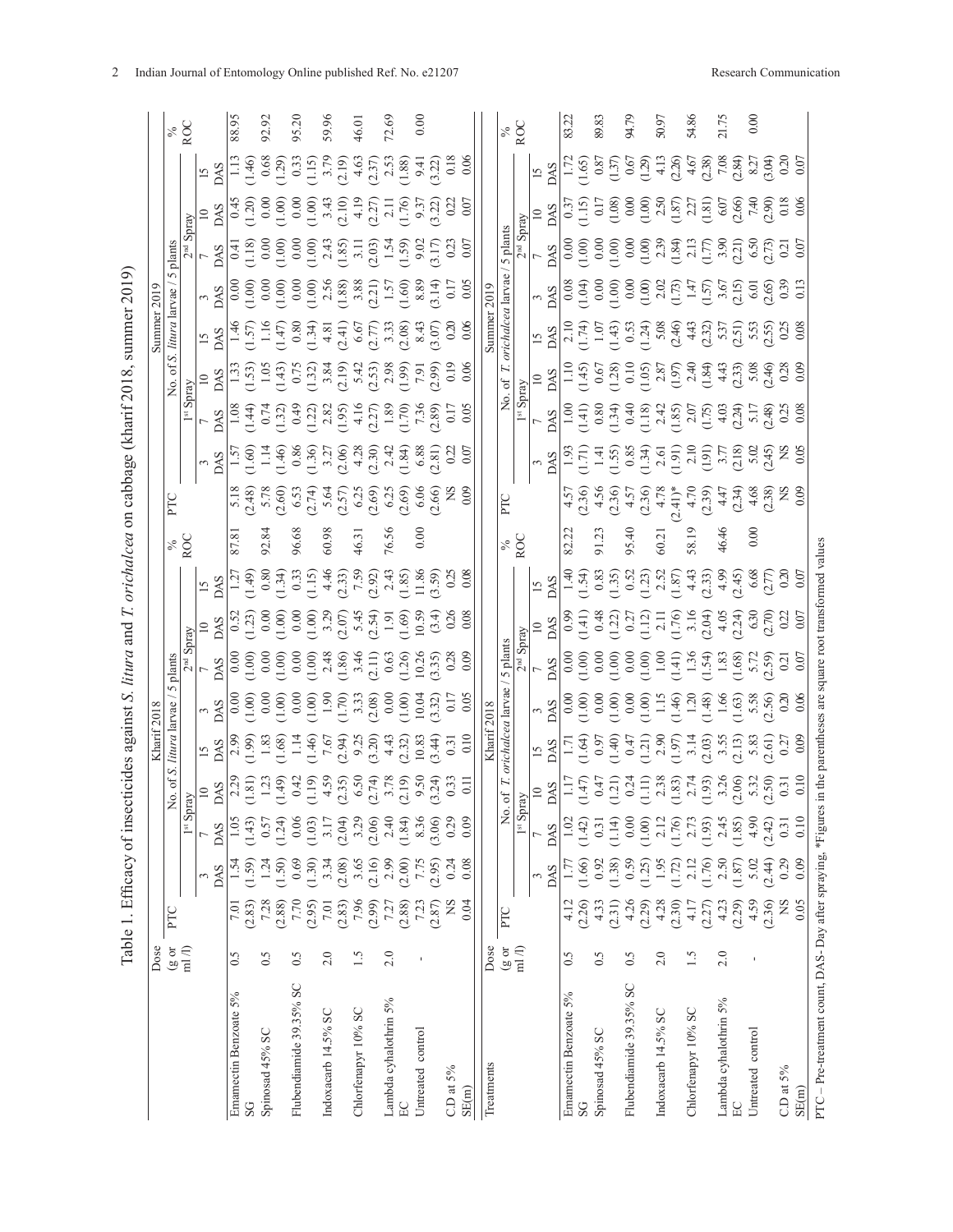Table 2. Occurrence of natural enemies in treatments (kharif 2018, summer 2019) Table 2. Occurrence of natural enemies in treatments (kharif 2018, summer 2019)

|                                                                                                                    | Dose    |        |                                                                                                               |                                                                                                                                                                                                                                                                                                                             | Kharif 2018                                  |                                                |                                                                                                                                                                                                                                                                                                                             |                       |                                        |       |                  | Summer 2019                                      |     |                                                                                                                                                                                                                                                                                                                                                                                                                                    |               |
|--------------------------------------------------------------------------------------------------------------------|---------|--------|---------------------------------------------------------------------------------------------------------------|-----------------------------------------------------------------------------------------------------------------------------------------------------------------------------------------------------------------------------------------------------------------------------------------------------------------------------|----------------------------------------------|------------------------------------------------|-----------------------------------------------------------------------------------------------------------------------------------------------------------------------------------------------------------------------------------------------------------------------------------------------------------------------------|-----------------------|----------------------------------------|-------|------------------|--------------------------------------------------|-----|------------------------------------------------------------------------------------------------------------------------------------------------------------------------------------------------------------------------------------------------------------------------------------------------------------------------------------------------------------------------------------------------------------------------------------|---------------|
| Treatments                                                                                                         | (g or   |        | C. plutella                                                                                                   |                                                                                                                                                                                                                                                                                                                             |                                              |                                                |                                                                                                                                                                                                                                                                                                                             | <i>r</i> ield<br>tha) |                                        |       | $D$ . semiclausm |                                                  |     | carnea                                                                                                                                                                                                                                                                                                                                                                                                                             | Yield $t$ ha) |
|                                                                                                                    | ml/lit) | PTC 15 | DAS                                                                                                           |                                                                                                                                                                                                                                                                                                                             | 5 DAS<br>$\frac{D.$ semiclausm<br>PTC 15 DAS | $rac{C. \text{ cumea}}{PTC}$ 15 D <sub>1</sub> | SDAS                                                                                                                                                                                                                                                                                                                        |                       | $\frac{C. \text{ pluella}}{PTC}$ 15 DA | 5 DAS | PTC              | SDAS                                             | PTC | 5 DAS                                                                                                                                                                                                                                                                                                                                                                                                                              |               |
|                                                                                                                    | 0.5     |        |                                                                                                               |                                                                                                                                                                                                                                                                                                                             |                                              |                                                |                                                                                                                                                                                                                                                                                                                             |                       |                                        |       |                  |                                                  |     |                                                                                                                                                                                                                                                                                                                                                                                                                                    |               |
| Emamectin Benzoate 5% SG                                                                                           |         | 1.65   |                                                                                                               |                                                                                                                                                                                                                                                                                                                             |                                              |                                                |                                                                                                                                                                                                                                                                                                                             | 12.11                 |                                        |       |                  |                                                  |     |                                                                                                                                                                                                                                                                                                                                                                                                                                    | 12.45         |
|                                                                                                                    |         | 1.70   |                                                                                                               |                                                                                                                                                                                                                                                                                                                             |                                              |                                                |                                                                                                                                                                                                                                                                                                                             |                       |                                        |       |                  |                                                  |     |                                                                                                                                                                                                                                                                                                                                                                                                                                    |               |
| Spinosad 45% SC                                                                                                    | 0.5     | 1.64   |                                                                                                               |                                                                                                                                                                                                                                                                                                                             |                                              |                                                |                                                                                                                                                                                                                                                                                                                             |                       |                                        |       |                  |                                                  |     |                                                                                                                                                                                                                                                                                                                                                                                                                                    | 15.92         |
|                                                                                                                    | 0.5     | 1.73   |                                                                                                               |                                                                                                                                                                                                                                                                                                                             |                                              |                                                |                                                                                                                                                                                                                                                                                                                             |                       |                                        |       |                  |                                                  |     |                                                                                                                                                                                                                                                                                                                                                                                                                                    |               |
| Flubendiamide 39.35% SC                                                                                            |         | 1.65   |                                                                                                               |                                                                                                                                                                                                                                                                                                                             |                                              |                                                |                                                                                                                                                                                                                                                                                                                             |                       |                                        |       |                  |                                                  |     |                                                                                                                                                                                                                                                                                                                                                                                                                                    | 23.19         |
|                                                                                                                    |         | 1.74   |                                                                                                               |                                                                                                                                                                                                                                                                                                                             |                                              |                                                |                                                                                                                                                                                                                                                                                                                             |                       |                                        |       |                  |                                                  |     |                                                                                                                                                                                                                                                                                                                                                                                                                                    |               |
| Indoxacarb 14.5% SC                                                                                                | 2.0     | 1.66   |                                                                                                               |                                                                                                                                                                                                                                                                                                                             |                                              |                                                |                                                                                                                                                                                                                                                                                                                             |                       |                                        |       |                  |                                                  |     |                                                                                                                                                                                                                                                                                                                                                                                                                                    | 25.15         |
|                                                                                                                    |         | 1.69   |                                                                                                               |                                                                                                                                                                                                                                                                                                                             |                                              |                                                |                                                                                                                                                                                                                                                                                                                             |                       |                                        |       |                  |                                                  |     |                                                                                                                                                                                                                                                                                                                                                                                                                                    |               |
| Chlorfenapyr 10% SC                                                                                                |         | 1.64   |                                                                                                               |                                                                                                                                                                                                                                                                                                                             |                                              |                                                |                                                                                                                                                                                                                                                                                                                             |                       |                                        |       |                  |                                                  |     |                                                                                                                                                                                                                                                                                                                                                                                                                                    | 19.30         |
|                                                                                                                    |         | 1.86   |                                                                                                               |                                                                                                                                                                                                                                                                                                                             |                                              |                                                |                                                                                                                                                                                                                                                                                                                             |                       |                                        |       |                  |                                                  |     |                                                                                                                                                                                                                                                                                                                                                                                                                                    |               |
| Lambda cyhalothrin 5% EC                                                                                           | 2.0     | 1.69   | 1869<br> - 1860 1861 1862<br> - 1862 1863 1864 1865 1864<br> - 1864 1865 1864 1865 1866 1866 1866 1866 1866 1 | $\begin{array}{l} 1.58 \\[-4pt] 1.59 \\[-4pt] 1.59 \\[-4pt] 1.59 \\[-4pt] 1.59 \\[-4pt] 1.59 \\[-4pt] 1.59 \\[-4pt] 1.59 \\[-4pt] 1.59 \\[-4pt] 1.59 \\[-4pt] 1.59 \\[-4pt] 1.59 \\[-4pt] 1.59 \\[-4pt] 1.59 \\[-4pt] 1.59 \\[-4pt] 1.59 \\[-4pt] 1.59 \\[-4pt] 1.59 \\[-4pt] 1.59 \\[-4pt] 1.59 \\[-4pt] 1.59 \\[-4pt] 1.$ |                                              |                                                | $\begin{array}{l} 1.68 \\[-4pt] 1.58 \\[-4pt] 1.59 \\[-4pt] 1.59 \\[-4pt] 1.59 \\[-4pt] 1.59 \\[-4pt] 1.59 \\[-4pt] 1.59 \\[-4pt] 1.59 \\[-4pt] 1.59 \\[-4pt] 1.59 \\[-4pt] 1.59 \\[-4pt] 1.59 \\[-4pt] 1.59 \\[-4pt] 1.59 \\[-4pt] 1.59 \\[-4pt] 1.59 \\[-4pt] 1.59 \\[-4pt] 1.59 \\[-4pt] 1.59 \\[-4pt] 1.59 \\[-4pt] 1.$ |                       |                                        |       |                  | 8<br>101868686766886868888<br>101010101010101010 |     | $\begin{array}{l} \mathbf{55} \\ \mathbf{69} \\ \mathbf{78} \\ \mathbf{89} \\ \mathbf{19} \\ \mathbf{10} \\ \mathbf{13} \\ \mathbf{14} \\ \mathbf{15} \\ \mathbf{16} \\ \mathbf{17} \\ \mathbf{18} \\ \mathbf{18} \\ \mathbf{19} \\ \mathbf{19} \\ \mathbf{18} \\ \mathbf{19} \\ \mathbf{18} \\ \mathbf{19} \\ \mathbf{19} \\ \mathbf{19} \\ \mathbf{18} \\ \mathbf{19} \\ \mathbf{19} \\ \mathbf{18} \\ \mathbf{19} \\ \mathbf{1$ | (6.49)        |
| Untreated control                                                                                                  |         | 1.71   |                                                                                                               |                                                                                                                                                                                                                                                                                                                             |                                              |                                                |                                                                                                                                                                                                                                                                                                                             |                       |                                        |       |                  |                                                  |     |                                                                                                                                                                                                                                                                                                                                                                                                                                    |               |
|                                                                                                                    |         | (1.65) |                                                                                                               |                                                                                                                                                                                                                                                                                                                             |                                              |                                                |                                                                                                                                                                                                                                                                                                                             |                       |                                        |       |                  |                                                  |     |                                                                                                                                                                                                                                                                                                                                                                                                                                    | 7.54          |
| C.D.                                                                                                               |         | SN     |                                                                                                               |                                                                                                                                                                                                                                                                                                                             |                                              |                                                |                                                                                                                                                                                                                                                                                                                             |                       |                                        |       |                  |                                                  |     |                                                                                                                                                                                                                                                                                                                                                                                                                                    | 2.68<br>0.86  |
| SE(m)                                                                                                              |         | 0.03   |                                                                                                               |                                                                                                                                                                                                                                                                                                                             |                                              |                                                |                                                                                                                                                                                                                                                                                                                             |                       |                                        |       |                  |                                                  |     |                                                                                                                                                                                                                                                                                                                                                                                                                                    |               |
| PTC – Pre-treatment count, DAS- Day after spraying, *Figures in the parentheses are square root transformed values |         |        |                                                                                                               |                                                                                                                                                                                                                                                                                                                             |                                              |                                                |                                                                                                                                                                                                                                                                                                                             |                       |                                        |       |                  |                                                  |     |                                                                                                                                                                                                                                                                                                                                                                                                                                    |               |

followed by emamectin benzoate (Table 1). These results derive support from those of Pineda et al. (2007); on the fecundity and fertility of *S. littoralis* adults with different doses of spinosad. Against *T. orichalcea*  also flubendiamide 39.35%SC followed by spinosad 45% SC and emamectin benzoate 5%SG after first and second sprays during kharif 2018 and summer 2019, were effective. Rao et al. (2014) revealed that spinosad 45SC  $\omega$  0.015% was highly effective against *M. vitrata* followed by emamectin benzoate in rice fallow black gram. Flubendiamide can be used in an IPM to counter insecticide resistance (Jameel and Jamal, 2017). Maximum reduction in counts of *S. litura* and *T. orichalcea* was thus observed with flubendiamide, spinosad emamectin benzoate (Table 1). The maximum yield was obtained from flubendiamide (24.08, 25.15 t/ ha) treated plots followed by spinosad (23.41, 23.19 t/ ha). Sangamithra et al. (2018) also observed that with flubendiamide 24% w/v + thiacloprid 24% SC w/v  $\omega$  $84 + 84$  g a.i/ha maximum yield of 47.92 t ha<sup>-1</sup> was obtained in cabbage.

The natural enemies' occurrence did not reveal any statistically significant changes (Table 2). These observations are comparable to those of Priyadarshini et al. (2013), and Singh and Kumar (2011) who found that flubendiamide had no effect on natural enemies. Flubendiamide at 50, 75, and 100 ml/ ha did not have any unfavourable effect on natural enemies (Mishra, 2008; Latif et al., 2009; Ameta et al., 2011). Emamectinbenzoate and spinosad are both safe for mammals and effective against lepidopteran insect pests (Giraddi and Gundannavar, 2006; Xu, 2007; Wang et al., 2012).

### **REFERENCES**

- Ameta O P, Sharma U S, Jeengar K L. 2011. Efficacy of flubendiamide 480 SC against pod borers, *Helicoverpa armigera* (Hubner) and *Maruca testulalis* (L.) in pigeon pea. Indian Journal of Entomology 73(3): 191-195.
- Anonymous. 2021. The IRAC mode of action classification online. IRAC. https://irac-online.org/modes-action
- Archunan K, Pazhanismay M. 2020. Field evaluation of biorational insecticides against shoot and fruit borer *Earias vittella* (Fabricius) on bhendi. Plant archives 20(1): 2587-2590.
- Biddinger D, Hull L, Huang H, McPheron B, Loyer M. 2006. Sublethal effects of chronic exposure to tebufenozide on the development, survival, and reproduction of the tufted apple bud moth (Lepidoptera: Tortricidae). Journal of Economic Entomology 99: 834-842.
- Cordova D, Benner E A, Sacher M D, Rauh J J, Sopa J S, Lahm G P. 2006. Anthranilic diamides: A new class of insecticides with a novel mode of action, ryanodine receptor activation. Pesticide Bio-chemistry and Physiology 84(3): 196-214.
- Giraddi R S, Gundannavar K P. 2006. Safety of emamectin benzoate, an avermectin derivative to the egg parasitoids, *Trichogramma* spp. Karnataka Journal of Agricultural Science 19: 417-418.